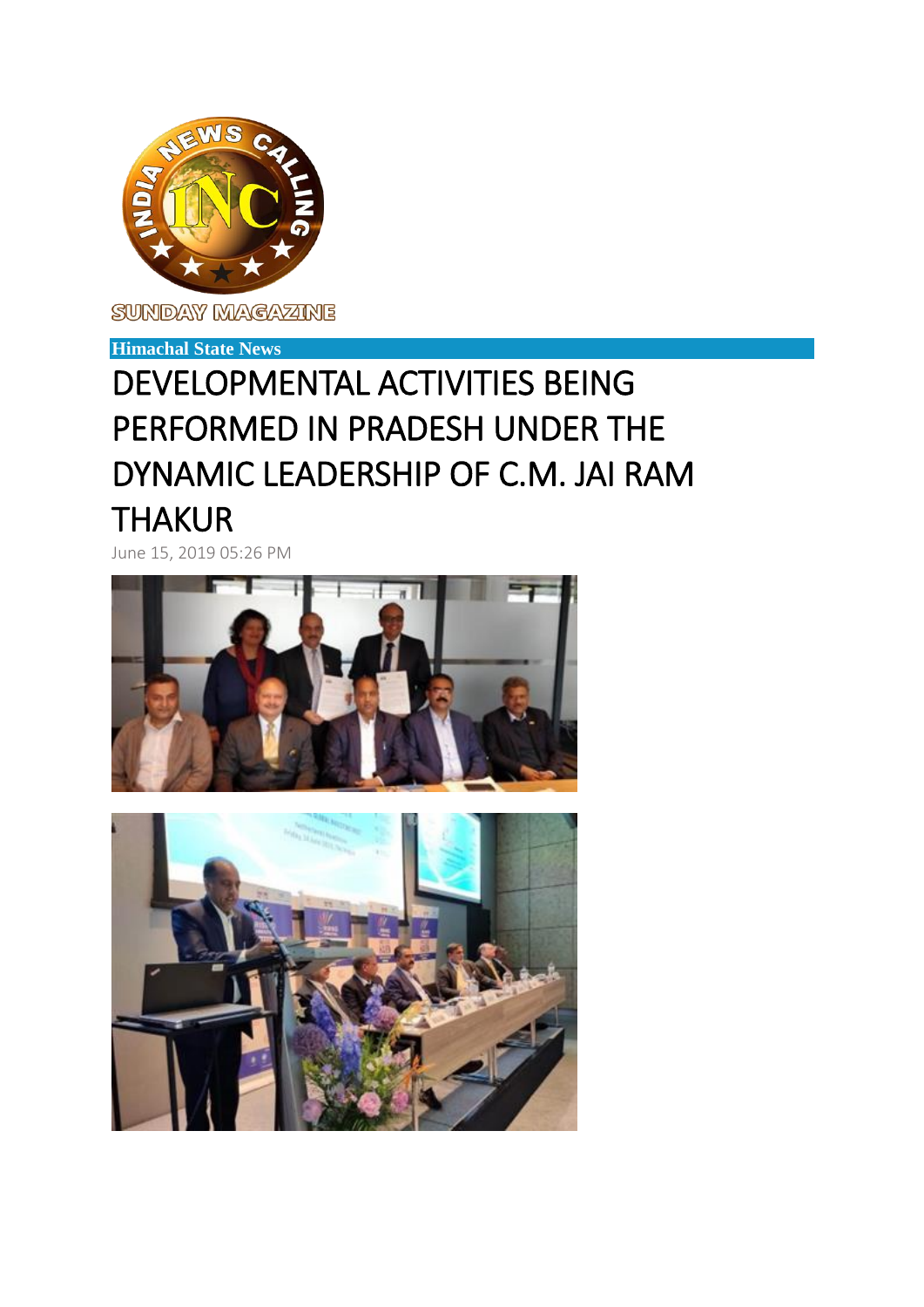

## CM woos investors of Netherlands to invest in Himachal MoUs worth Rs. 800 crore signed

Shimla,15.06.19-Chief Minister Jai Ram Thakur while addressing the second international 'Road show' organized by the State Government in association with the Confederation of Indian Industry (CII) at The Hauge in Netherlands yesterday evening showcased the strengths of Himachal Pradesh, meticulously framed policies, suitable opportunities and State's readiness to encourage investment.

Jai Ram Thakur said that Netherlands was the second-largest exporter of agricultural products in the world and was known for its smart logistics, storage, and packaging technologies that keep food fresh longer that make agriculture as an important area of collaboration. He said that trade cooperation in the agricultural space would benefit both the nations and supplement the efforts of the Government to double its food production and double its farmer's income and the world knows that the Netherlands has the technologies to make it happen. "My Government is putting up earnest efforts and budget on the renewal of apple orchards but still it has no match to the Netherlands, as the Dutch apple trees have a yield per hectare of 5 times the yield of the traditional apple trees variety in Himachal Pradesh, he added.

Chief Minister said that due to pristine atmosphere, peaceful environment, cultural diversity & linguistic plurality, Himachal Pradesh was one of the most visited States of the country. He said that there was immense potential available to the investors to invest in this key sector. Adventure tourism such as skiing, eco-tourism, developing Ski Resorts etc. also offered vast opportunities for the investment, he added.

While showcasing the investment opportunities being provided to the potential entrepreneurs, Chief Minister said that the State Government was providing attractive incentives under the Industrial Policy to boost investment in the State. He said that the Policy has been further amended to make it more attractive and industry friendly. "Special focus has been given in the new industrial policy to encourage investment in sectors such as Tourism, AYUSH, IT & Electronics and Hydro Energy, food processing and fruit processing etc", he added.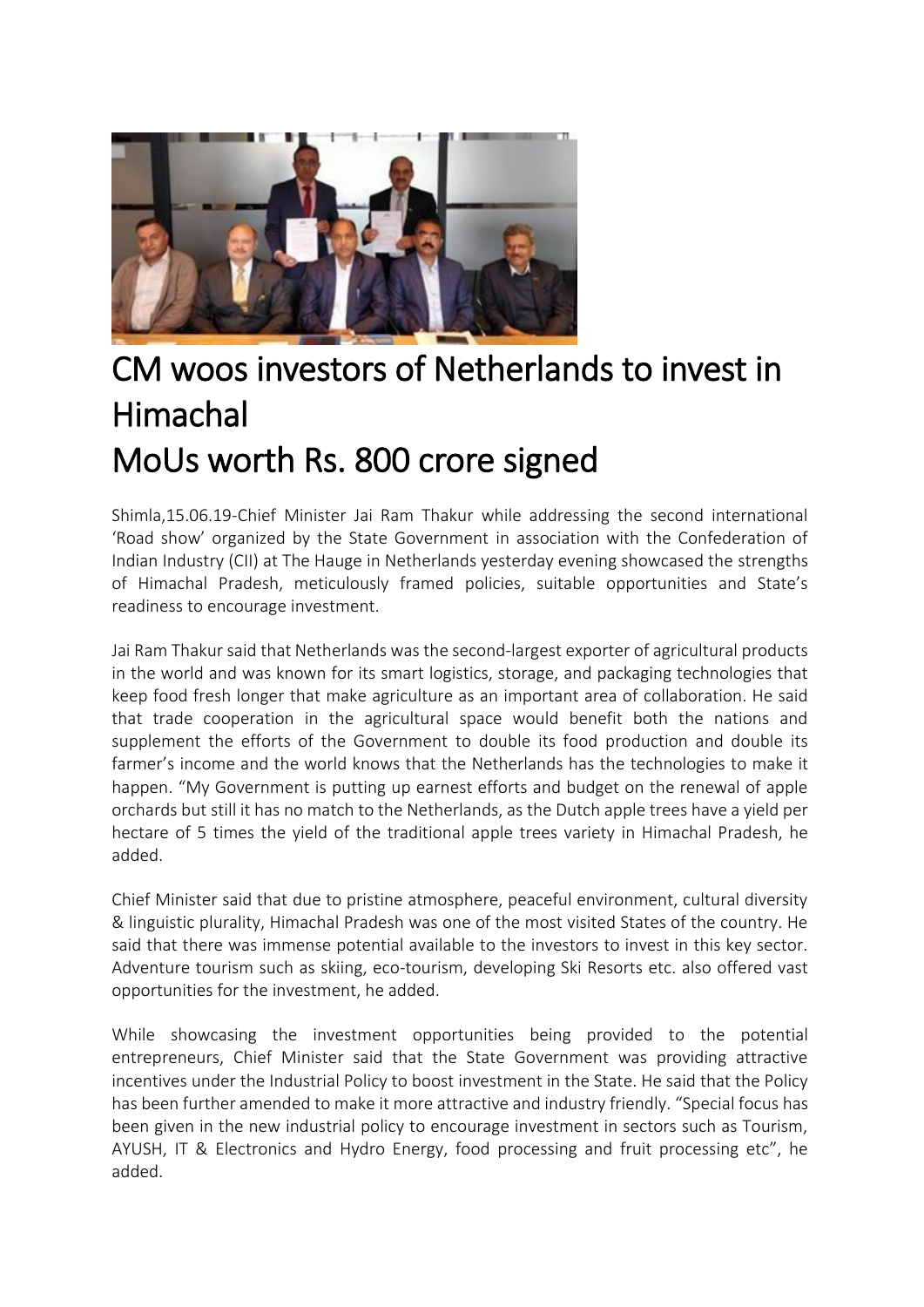Chief Minister said that the State Government was keen to do business with Netherlands because Dutch economy was very open and relies strongly on international trade. He said that Netherlands served as the gateway for over 20 percent of all European Union-bound Indian exports and we were sure that the country would play a pivotal role in India's future trade talks with the European Union, he added.

Jai Ram Thakur said that over 115 Dutch companies such as Shell, Unilever, ING, Apollo, IKEA, Philips, Aegon, Heineken already have a growing and successful presence in India and the country has become a pivotal BPO base for Dutch companies too. He said that Prime Minister Narendra Modi and his Netherlands counterpart Mark Rutte signed over 50 MoUs in the fields of agriculture and food processing, technology, smart city development, cyber security, healthcare, clean energy and finance in May 2018. During the visit of Prime Minister to the Netherlands last year, both countries have initiated multiple programs to promote innovative solutions to solve challenges in healthcare, water, energy, and agriculture, he added.

Jai Ram Thakur said that the State Government was organizing its first Global Investors Meet in 2019 at Dharamshala for making it globally competitive and a leader among Indian states. The main objective of this Meet was to highlight Himachal Pradesh, before the whole world as a place for investment and opportunities, he said.

Earlier, the State Government signed a MoU with ASSOCHAM EUROPE in Netherlands through Dr. Vikas Chaturvedi Chairman ASSOCHAM Netherlands to strengthen and expand in the area of agriculture, horticulture, logistic and infrastructure. The ASSOCHAM Europe facilitates business between Europe and India.

The State Government also signed MoU with CM Corps for Rs. 500 crore to develop golf resort in Kangra district. The project is expected to start in the month of January, 2020 and would provide employment to over 1000 people.

Yet another MoU worth Rs. 300 crore was also signed with Takshinda Foundation for establishing an international Skill University in Kangra district of the State. The project is also expected to start by January, 2020.

Industries Minister Bikram Singh extended a warm welcome and stated about the State's Readiness to attract investment and highlighted that Himachal Pradesh has made a commendable step in establishing a manufacturing economy with over 50,000 manufacturing Units in the State providing employment to over four lakh persons. He further added that the State government houses a dedicated 'Investment Promotion & Facilitation Centre (IPFC)' which acts as a centralized one-stop-shop for the investors / businesses and provides complete handholding support in a structured, focused and comprehensive manner.

Ambassador of India to Netherlands, Venu Rajamony stated that the Indian State of Himachal had enormous advantages and strengths–dynamic political leadership, led by one of the youngest Chief Ministers in the country. He assured of a stable government and a proactive bureaucracy, keen to promote enabling business environment and attract foreign investments and lead the state towards the path of economic growth. He also highlighted of the great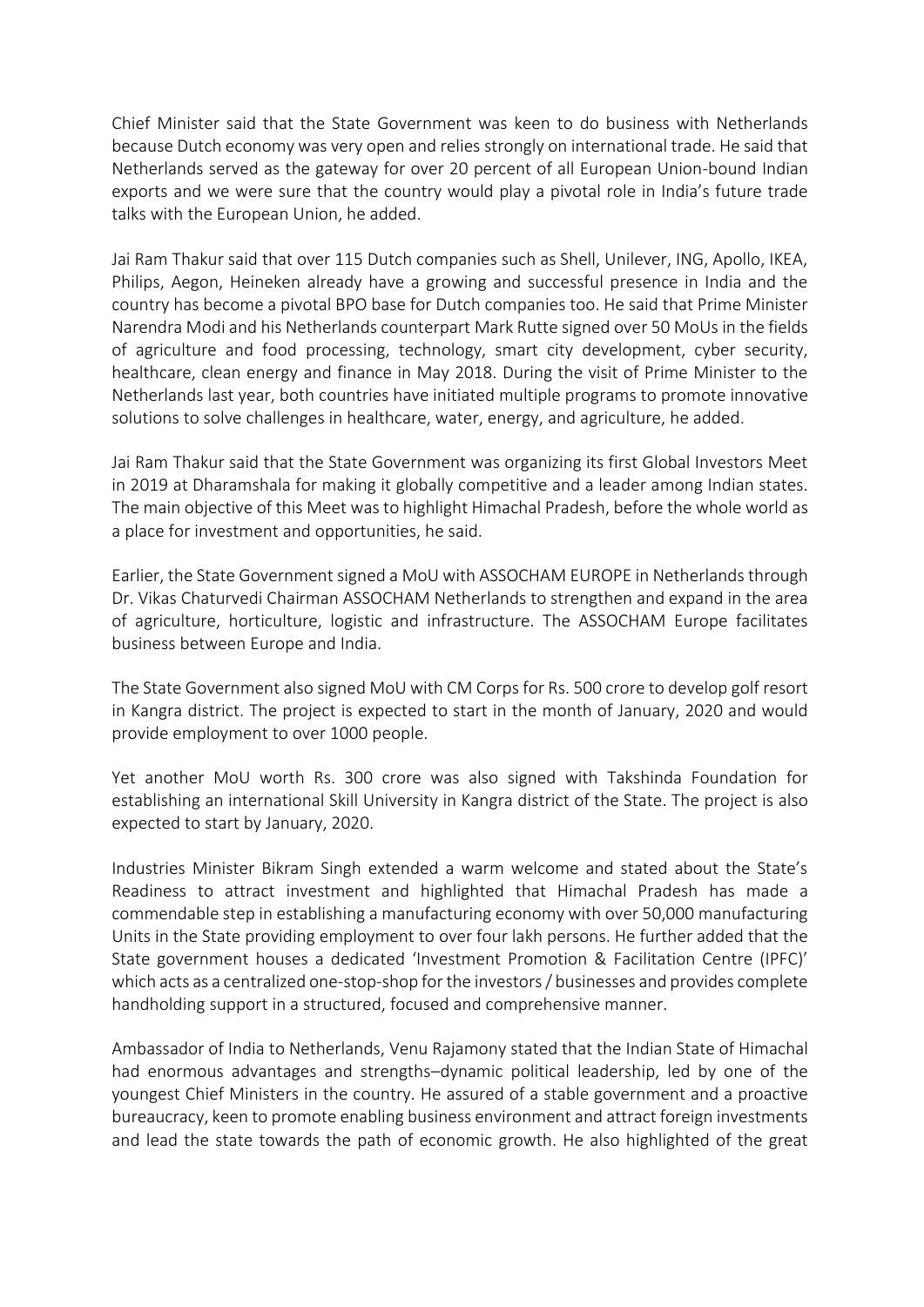advantage the State Government enjoys with the Central Government as the present government in State and Central belongs to the same political party.

Additional Chief Secretary cum Principal Secretary to Chief Minister Dr. Shrikant Baldi delivered a brief presentation on the investment Opportunities in Tourism & Real Estate. He first expressed brief opportunities in the field of Tourism in Himachal Pradesh like Adventure Activities, Trekking & Camping, Wildlife, Unexplored Cold Desert, History, Architecture, Spirituality and Harmony. He further explained about the individual potential investible projects in details like Five Star Resorts, Ski Resorts, Eco Tourism, Convention Centre, Hot Water Wellness Resort, Sky Bridge, Lake Tourism, Destination Development, Ropeways, Civil Aviation, Tea Tourism and Tented Accommodation.

He also shared that the Himachal Pradesh is the best suited for the investment in real estate sector because of robust demand, enabling environment and robust support as well as organic demand from near-by States especially in mid hills such as Shimla, Solan, Dharamshala and Palampur.

Additional Chief Secretary Industries, Manoj Kumar gave a concise presentation highlighting on the facts why India is considered the economic bright spot in global economy and how Himachal Pradesh is an ideal 'Haven for Investors'. He gave a succinct brief on the 8 focus sectors in Himachal Pradesh and shared the reasons for investing in these sectors.

Business delegation comprising of Anil Nagpal, CEO, Alliance Formulations and Subodh Gupta, Chairman & MD, Microtek International shared their positive investment experiences in Himachal Pradesh.

Director Industries Hans Raj Sharma, Special Secretary Abid Husain Sadiq, Principal Private Secretary to Chief Minister Vinay Singh, representatives of CII, Himachal and other senior officers were present on the occasion.

R.D. Dhiman to hold charge of Vice-Chancellor of Nauni University

A spokesperson of State government informed here today that Additional Chief Secretary (Horticulture) R.D. Dhiman will hold the charge of the post of Vice Chancellor of Dr. Y.S Parmar University of Horticulture & Forestry, Nauni, Solan.

Panchayats can utilise Finance Commission's funds to install hand pumps

Rural Development and Panchayati Raj Minister Virender Kanwar informed here today that Gram Panchayats would now be able to install hand pumps in their areas from the funds being provided by the 14thFinance Commission. The guidelines in this regard have been issued to all Gram Panchayats of the state.

He said that the Gram Panchayats will have to forward their demand for installing hand pumps to the regional office of the Irrigation and Public Health department for preparation of estimate. The department would provide the required financial assistance from the funds of 14th Finance Commission for this purpose as per the estimate prepared by the Panchayats.